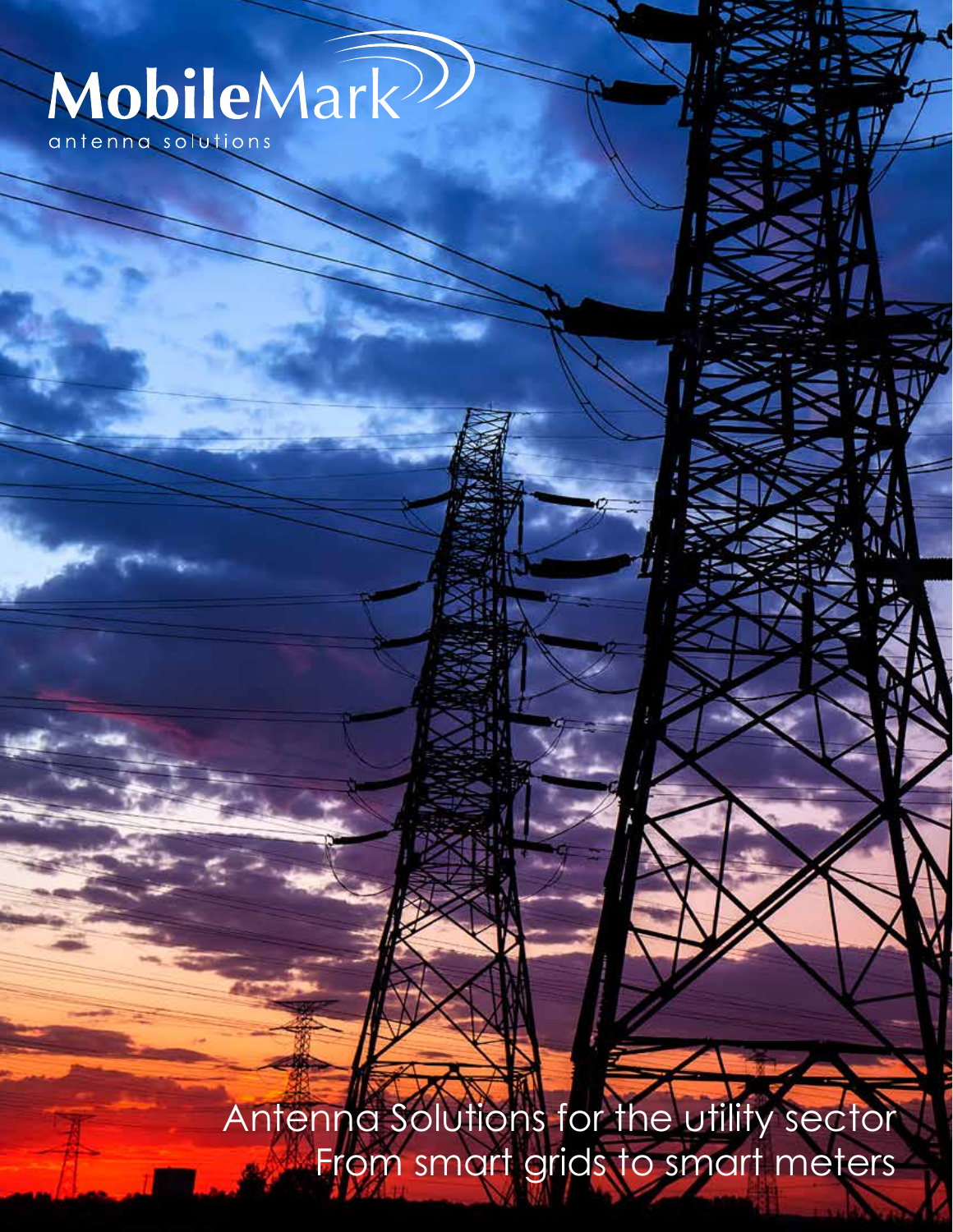At Mobile Mark, we know that each wireless network has its own challenges. That's why we design antenna solutions that are optimized for each connection. From wireless network build-out to remote monitoring to fleet management, **we have a solution for you.**

We offer exactly what you need, when you need it. And we have **the flexibility to customize products** to your unique requirements.

Mobile Mark engineers are experienced with antenna design and have the knowledge to troubleshoot your wireless issues; we can partner with you to make sure your wireless connections are optimized. With our extensive line of antennas, we make it easy to **find the antenna that fits your application and setting.**



#### Land & Sea Exploration

Exploration activities take place in difficult conditions, such as corrosive environments or heavy vibration settings. Mobile Mark has a track record of developing environmentresilient antennas such as foam-filed antennas that protect against severe vibration, impact, water ingress and sea salt incursion. These antennas provide dependable wireless connections for mineral exploration and telemetry.



## Sub-stations & Local distribution

Continuous monitoring of sub-stations is critical to maintaining a reliable source of energy to each consumer. Outages due to extreme weather conditions are just one challenge faced. Mobile Mark offers high performance antennas that are designed specifically for utility infrastructure in neighborhoods and sub-stations. Antenna styles include a blade style antenna that fits on utility boxes and a low profile impact resistant antenna.



## Smart Meters

Different meters will require different wireless solutions. Some meters will require external, heavy duty, tamper resistant antennas and others will need internally embedded antennas that must be custom designed. In RF dense areas, the challenge may be to isolate the desired signal from extraneous signals, and in remote areas, you may need higher gain to carry the signal further. You may also need the flexibility to work on different wireless networks, such as switching from WiFi to Cellular.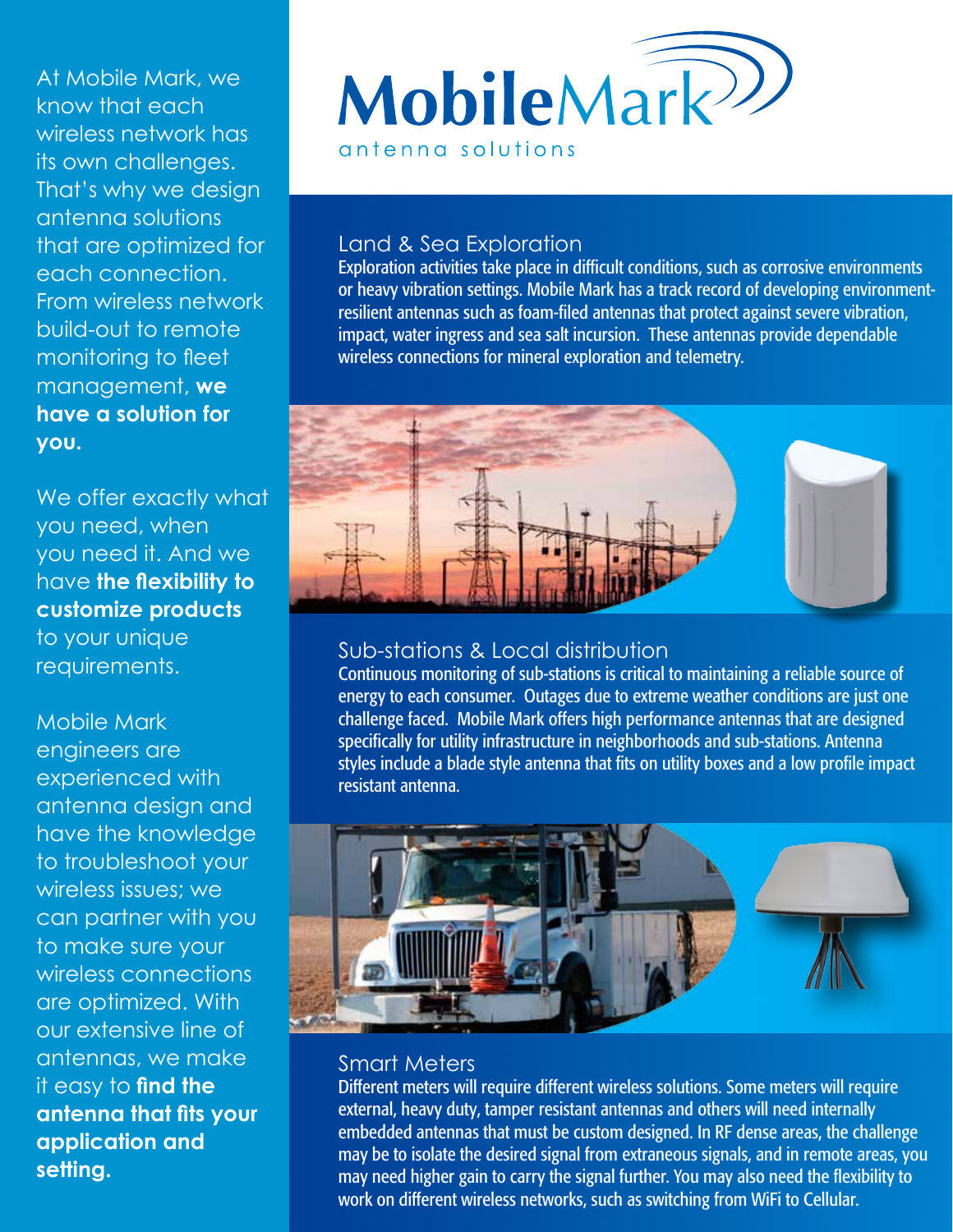# Antenna Solutions for the utility sector from smart grids to smart meters

www.MobileMark.com for our full product line.



#### Smart Grids

Smart grids need consistent, dependable data transfer along the full length of the grid with more extensive communication requirements at key nodes in the system. Mobile Mark offers a range of rugged omni-directional and directional site antennas designed to cover targeted areas, whether close-in or far-field. The antennas can meet industry specific features such as high voltage insulation or PTCRB requirements by Cellular Carriers.



#### Mobile Fleet

Mobile Mark offers the wireless industry's most extensive line of antennas for fleet management solutions. Whether you need a simple GPS-only antenna for navigation or a Multiband antenna that combines multiple applications (such as GPS Tracking, Cellular Communications, and WiFi) in the same package. New generation MIMO antennas are now available.